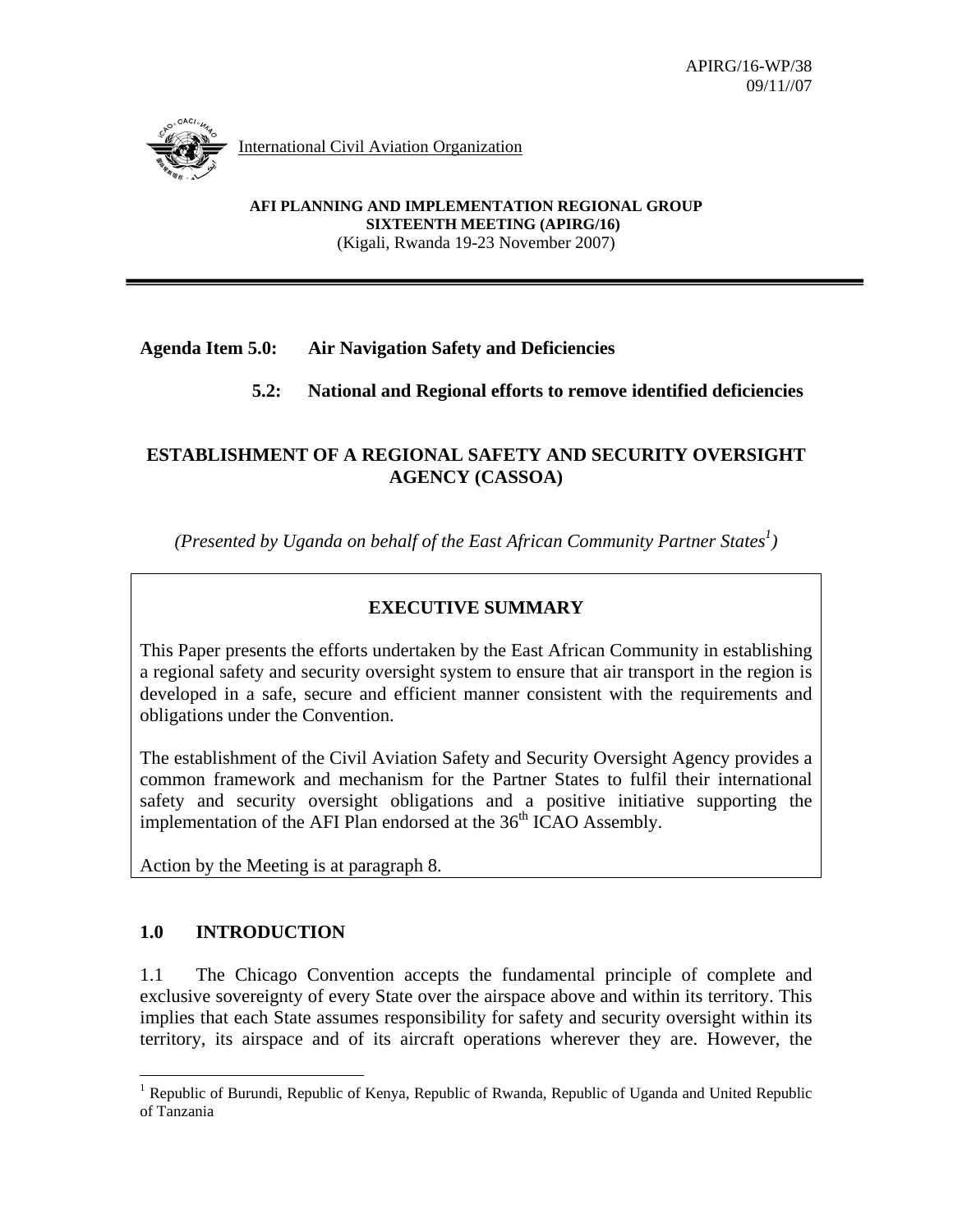Convention does not imply that this obligation should be met individually. The Convention on the other hand encourages cooperation and coordination by contracting States.

1.2 In recognition of the above, a number of Resolutions have been passed calling for cooperation and establishment of regional and sub-regional organisation for resolution of safety deficiencies. East African Community (EAC) Partner States recognising the fact that individually they cannot effectively and sustainably provide safety and security oversight obligations, they have established a Regional Safety and Security Oversight Agency to ensure that air transport is developed in a safe and orderly manner consistent with the Chicago Convention.

1.3 This Paper provides background on the initiative by the EAC Partner States which resulted in the establishment of the Civil Aviation Safety and Security Oversight Agency (CASSOA). The Agency establishment is a correct initiative supporting the Comprehensive Regional Implementation Plan for Aviation Safety in Africa (AFI Plan) developed by ICAO and endorsed at the  $36<sup>th</sup>$  Assembly.

## **2.0 BACKGROUND**

2.1 Aviation safety initiatives in the civil aviation sub-sector started as far as 1999 following the ICAO safety oversight assessments/audits under the voluntary and universal safety oversight audit programme. The Partner States developed a project entitled "the East African Community Civil Aviation Safety Project" designed for the Community by the International Civil Aviation Organisation (ICAO).

2.2 The project provided for the establishment of a region safety and security oversight agency, harmonisation of legislative and regulatory requirements meeting the ICAO Standards and Recommended Practices. It also included the establishment of an East African Upper Flight Information Region (UIR), Search and Rescue, Region AIS/MAP and the strengthening and joint utilisation of training institutes in the region.

2.3 The Safety Project could not be implemented as was designed due to the protracted procurement process and problems in the procured firms as well as the logic that starting with a study before the establishment was extending the period unnecessarily to achieve the intended goal.

2.4 The Partner States cancelled the study and decided to fast track the harmonisation of safety regulations and establishment of a regional civil aviation safety oversight infrastructure. This decision triggered the learning mission in March 2004 to the Central American Civil Aviation Safety Agency (ACSA) in Costa Rica financed by the Department of Transportation of the United States of America. During the mission participants were also briefed on the Regional Aviation Safety Oversight System of the Caribbean (RASOS).

## **3.0 THE ESTABLISHMENT PROCESS**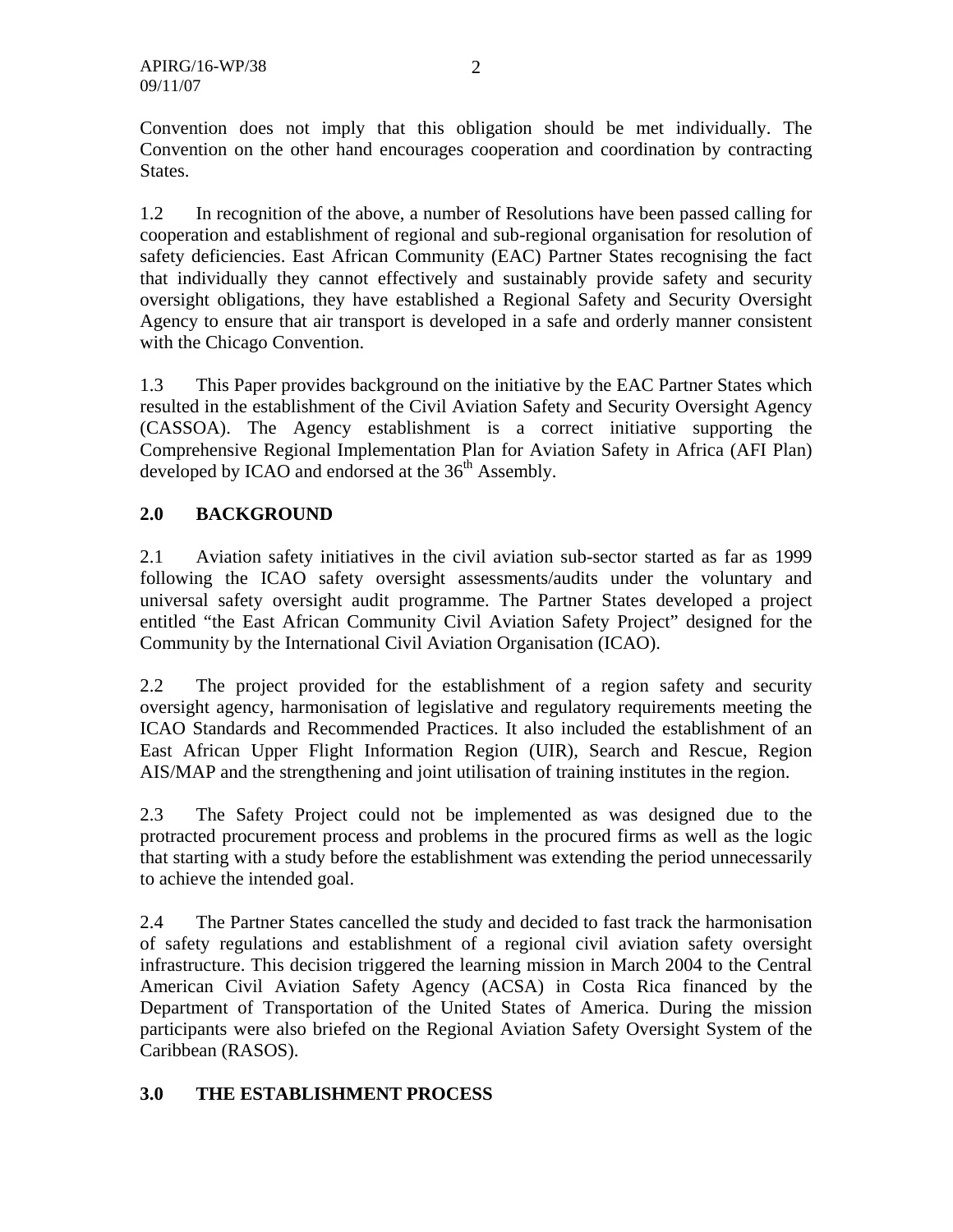#### **3.1 Task Force and Council Approval**

3.1.1 In April 2005 the Heads of Civil Aviation and Airports Authorities (the Aviation Sectoral Committee) formed a Task Force drawn from the civil aviation authorities in the Partner States, the Attorneys General's offices, private civil aviation experts and the Secretariat. The Task Force was required to develop the road map for the establishment of the regional safety and security oversight organisation by assessing, reviewing and developing recommendations in three major areas involving financing, legal and organisational requirements.

3.1.2 In October 2006, the Aviation Sectoral Committee received and considered the draft financial, organisational and legal recommendations. It included the recommendation that the initial structure be in the format of the basics structure as recommended in the ICAO Safety Oversight Manual Doc 9734 – Part B – *the Establishment and Management of a Regional Safety Oversight System*. It also included a draft Protocol for its establishment in line with the requirement of the EAC Treaty.

3.1.3 Subsequently, the Council of Ministers at their  $13<sup>th</sup>$  Meeting on  $28<sup>th</sup>$  November 2006 approved the establishment of the Agency as an independent and self-accounting institution of the Community whose budget will be approved by a Board of Directors and forwarded to the Council for noting.

3.1.4 The initial basic staff of the Agency approved were the Executive Director, The Technical Coordinator and the Office management Assistant. It was agreed that the Agency will evolve as necessary to reach the complex model as recommended in ICAO Doc 9734.

## **3.2 The Summit Approval**

3.2.1 The Treaty for Establishment of East African Community provides that organs and institutions of the Community are established by the Summit. The EAC  $8<sup>th</sup>$  Summit of the Heads of State on  $30<sup>th</sup>$  November 2006 cognisant of the importance of the Agency and the positive role it would play in the development of the region took note of the Council approval for the establishment of the Agency pending the signing of the Protocol.

3.2.2 The draft Protocol on the Establishment of the Agency was considered and cleared by the Legal and Judicial Affairs Sectoral Council at their Meeting in Zanzibar in March 2007. Following this, the Protocol was signed by the Ministers responsible for civil aviation on  $18<sup>th</sup>$  April 2007. Thereafter, at the  $5<sup>th</sup>$  Extraordinary Summit of EAC Heads of State held in Kampala Uganda the Heads of State established CASSOA and directed its immediate operationalisation.

## **3.3 Recruitment and start of operation**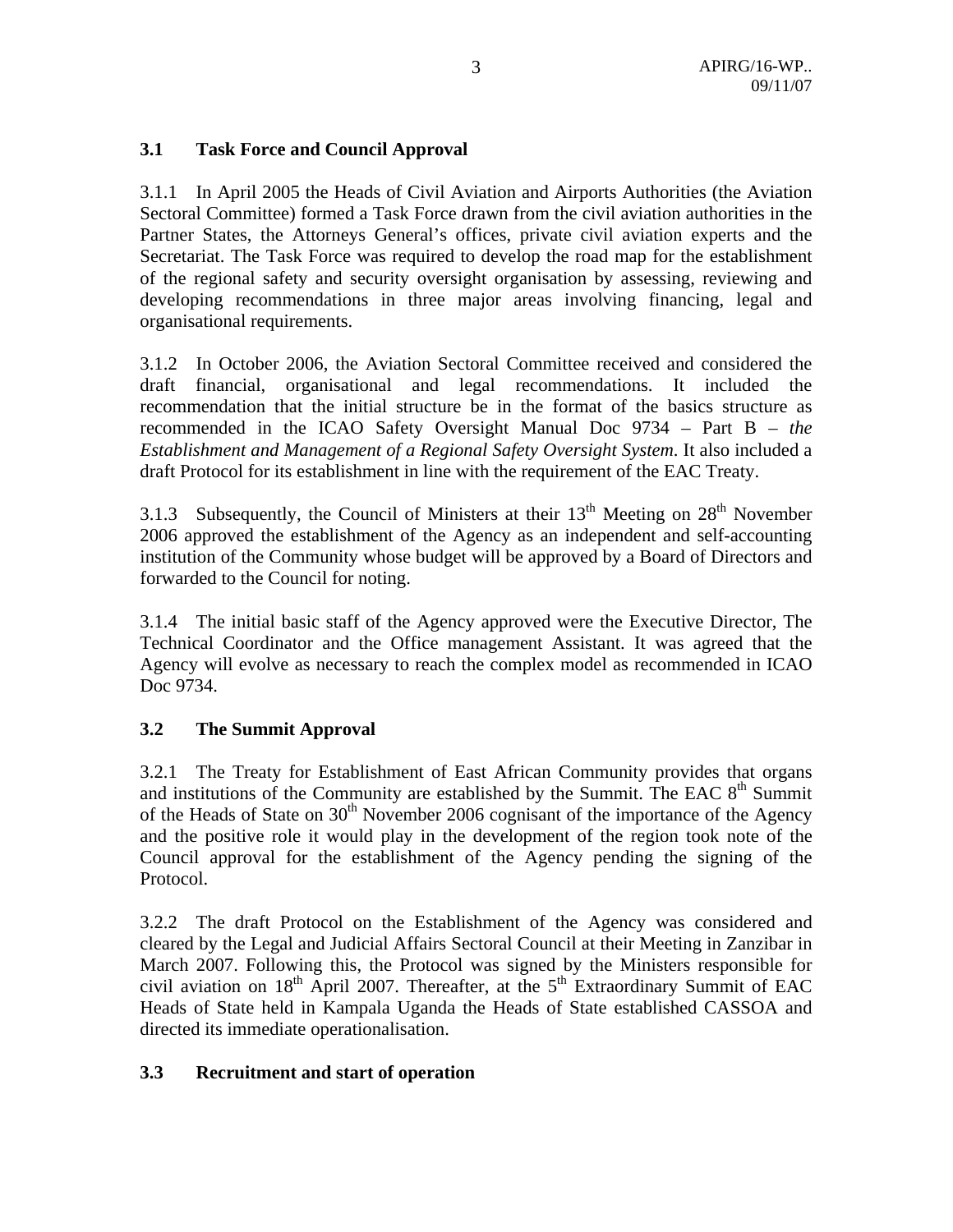3.3.1 Following the approval by the  $13<sup>th</sup>$  Council of Ministers and the clearance by the  $8<sup>th</sup>$  Summit, the process for recruitment of the basic staff started. On  $18<sup>th</sup>$  April 2007, the Council appointed the Executive Director and the Technical Coordinator and took note of the appointment of the Office Management Assistant. The Agency started operation on  $1<sup>st</sup>$  June 2007.

## **4.0 OBJECTIVES AND FUNCTIONS OF THE AGENCY**

4.1 Articles 4 and 5 of the Protocol establishing the Agency specifies its principal objectives and functions. In brief its main objectives can be summarised as to ensure coordinated development of the civil aviation safety and security oversight infrastructure in the Community States through effective implementation of the international safety and security-related standards and recommended practices.

4.2 In its initial basic structure the main functions of the Agency is of a coordination nature in the civil aviation safety and security oversight activities, providing assistance where required by the use of experts in or outside the region. The Agency is also tasked to ensure the harmonisation of civil aviation regulations and the development of technical guidance materials conforming to the international standards and recommended practices.

# **5.0 STRUCTURE OF THE AGENCY**

## **5.1 The Board and Secretariat of the Agency**

5.1.1 The Protocol provides the structure of the Agency to include the Board and the Secretariat as the organs of the Agency. However, cognisant of the dynamism in the aviation industry and the fact that the Agency will develop, the Protocol empowers the Board to establish any other organs and offices as necessary.

5.1.2 The Board is the governing body of the Agency and its membership is composed of the Heads of Civil Aviation in the Partner States, the Executive Director and one aviation expert from each Partner States appointed by respective Minister responsible for civil aviation. The aviation expert shall be a person not regulated by a Partner State CAA or has an interest in a regulated entity.

5.1.3 The Secretariat of the Agency is headed by the Executive Director whose appointment is by the Council of Minister on recommendation of the Board. The Executive Director holds office for one non-renewable term of five years. The office of the Executive Director is filled on a competitive basis and under the principle of rotation among the Partner States.

## **5.2 Funding of the Agency**

5.2.1 The Agency is mainly funded by contributions from the Partner States' Civil Aviation Authorities. Other source of funds specified under Article 15 of the Protocol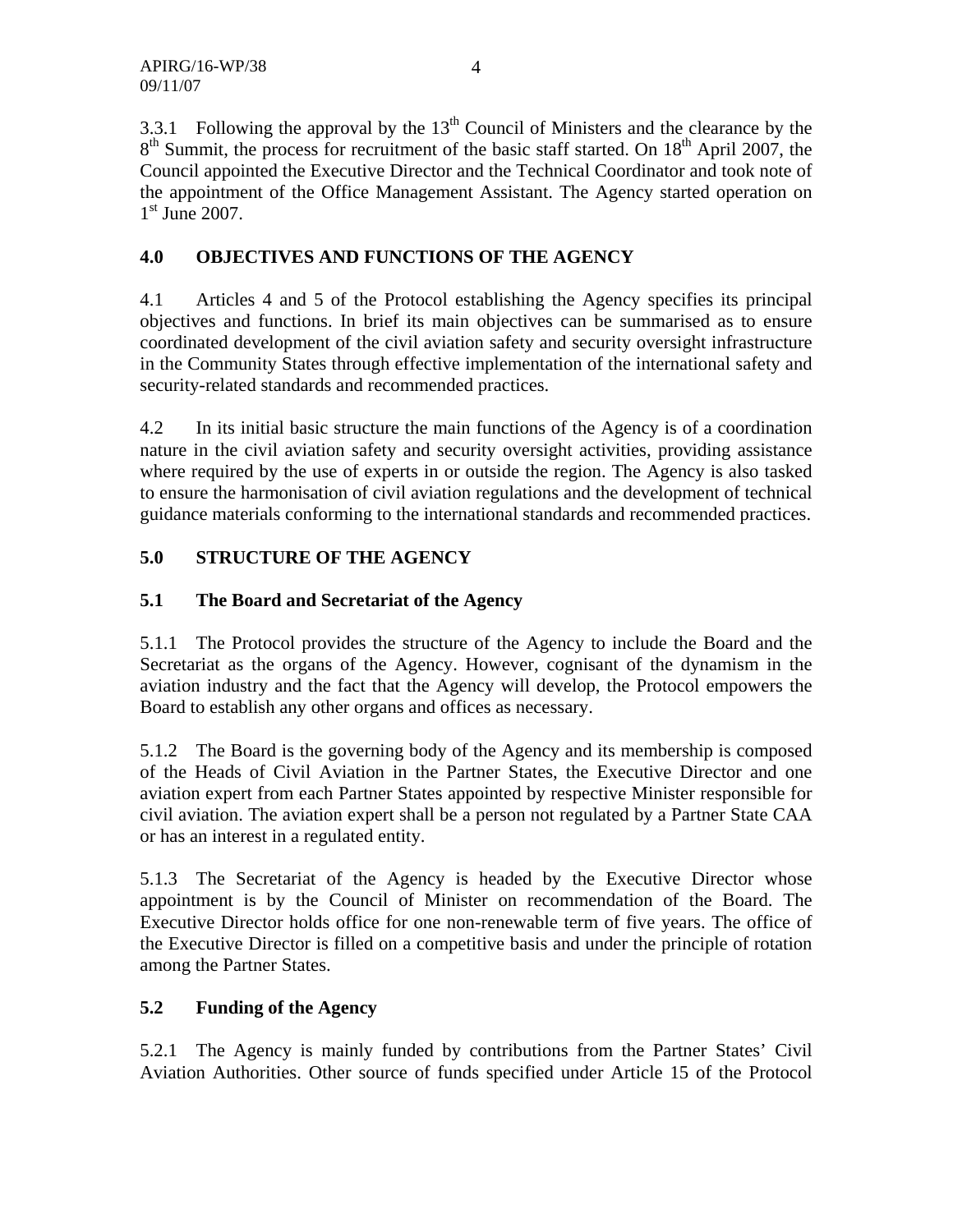include resources mobilised by the Community, grants, revenue from the activities of the Agency and any other sources approved by the Council.

#### **5.3 Membership to the Agency**

- 5.3.1 A State may become a member to the Agency subject to two conditions –
- (a) It must be a party to the Treaty, i.e. a Partner State of the East African Community; and
- (b) It should accede to the Protocol and depositing the instrument of accession to the EAC Secretary General.

#### **6.0 IMMEDIATE AND FUTURE WORK**

6.1.1 The Agency when it started in June 2007, it embarked on developing its first annual work programme of activities and the budget for approval by the Board. The Annual Programme of Activities for 2007/2008 is geared towards operationalising the Agency and putting in place documentations and facilities necessary for institutional building. The programme includes activities for assisting Partner States in preparing for the ICAO safety audits under the Universal Safety Oversight Audit Programme (USOAP).

6.1.2 In order for the Agency to implement the objectives outlined in the Protocol it is was seen essential to have a five-year medium term Strategic Plan. The annual programme therefore includes development of the Agency's Five Year Strategic Plan. The Agency is looking for support in developing this Plan which will also provide the development plan of the Agency.

#### **7.0 CONCLUSION**

7.1 The 36<sup>th</sup> Assembly endorsed the Comprehensive Regional Implementation Plan for Aviation Safety in Africa ((Africa-Indian Ocean (AFI) Plan) and recognised that the Plan be built upon tangible implementation initiatives which are already taking place in the Africa-Indian Ocean Region.

7.2 The establishment of CASSOA in East Africa Community provides a common framework and mechanism for the Partner States to fulfil their international safety and security oversight obligations as provided by the Convention in an effective and efficient way. This is such positive initiatives supporting the implementation of the AFI Plan.

#### **8.0 ACTION APIRG:**

8.1 The Meeting is invited to: